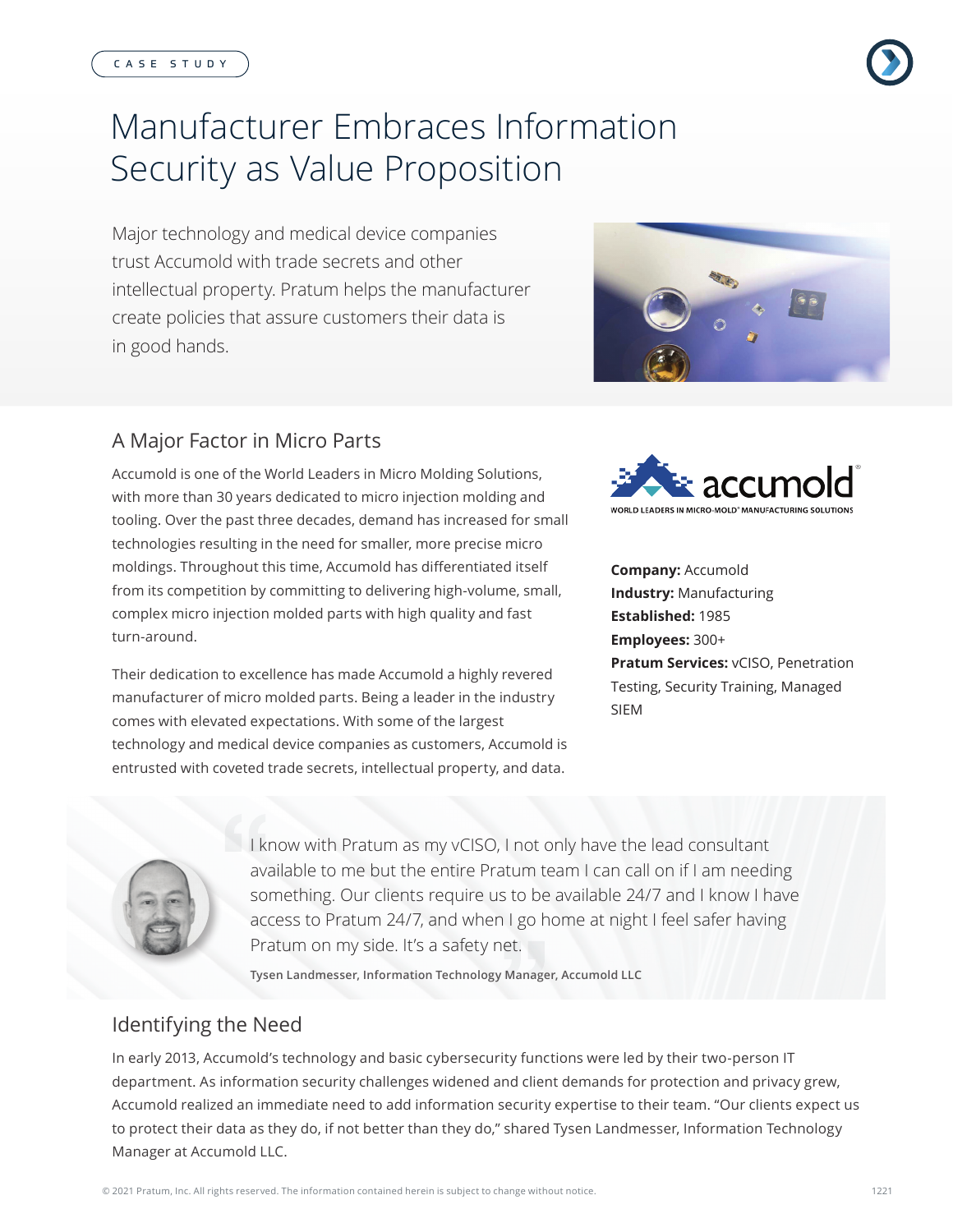

Upon recognizing the need to expand their information security proficiency, Accumold leadership was faced with the decision to either hire a full time individual to implement and run their security program or select a specialized security provider to lead the charge.

## Evaluating Options

A full-time employee would be in-house and available all day, every day, which was an appealing thought. The challenge with one employee is finding an individual who could deliver on all the security demands of Accumold and its clients. The individual would need the experience of a CISO and the tactical execution of an analyst, and with all the experience and security knowledge, the cost of that employee could easily reach \$200,000 with salary and benefits.

With an understanding of what it would take to bring a security professional on staff, Accumold began searching for options in the outsourced security provider space for comparison. Through this process, three information security consulting companies were selected to compete for the outsourced CISO service.

During their search, Accumold realized they were looking for more than a security provider, they were searching for a competitive advantage. They were already leaders in micro molding, but it was time to lead their industry in information security practices as well. Clients were pressuring Accumold to provide proof of confidentiality and integrity of their data. Accumold saw this as an opportunity to instill confidence in their clients by being proactive with their security program and preparing for the challenges ahead.

## Making the Selection

In the end, Accumold identified Pratum's Virtual CISO (vCISO) service as the option that aligned best with their internal security goals and competitive aspirations. To advance their information security, they were going to need help from more than one person.

Not only did Accumold gain access to an entire team of security professionals, the customization of Pratum's vCISO service enabled them to select a program that costs a quarter of the price of a full-time CISO.

When Accumold began their partnership with Pratum they expressed concern about Pratum's ability to keep up with their needs. Tysen remembers Pratum's CEO Dave Nelson following up by saying, "We will move as fast as you can." The quote still sticks out in Tysen's mind 6 years later. "Pratum's level of preparedness showed through right away," said Tysen, "We even tried to "outrun" Pratum for the first six months but couldn't".

# Enjoying the Results

The Pratum team developed a security program and schedule that aligned with Accumold's desired speed. The relationship has been symbiotic from the beginning. If there are projects Accumold wants completed quickly, Pratum is up to the challenge. If Accumold needs to slow down to catch up with other responsibilities, the Pratum team makes sure not to overwhelm them.

Since partnering, Pratum has helped Accumold achieve notable security accomplishments, such as:

## **• Increasing employee awareness of email phishing**

Instead of opening and clicking on suspicious emails, employees identifying deceptive emails and reporting them to the IT department. Industry average for employees who click on email phishing is at 34%, while Accumold's employees are well below the average at 9.1%.